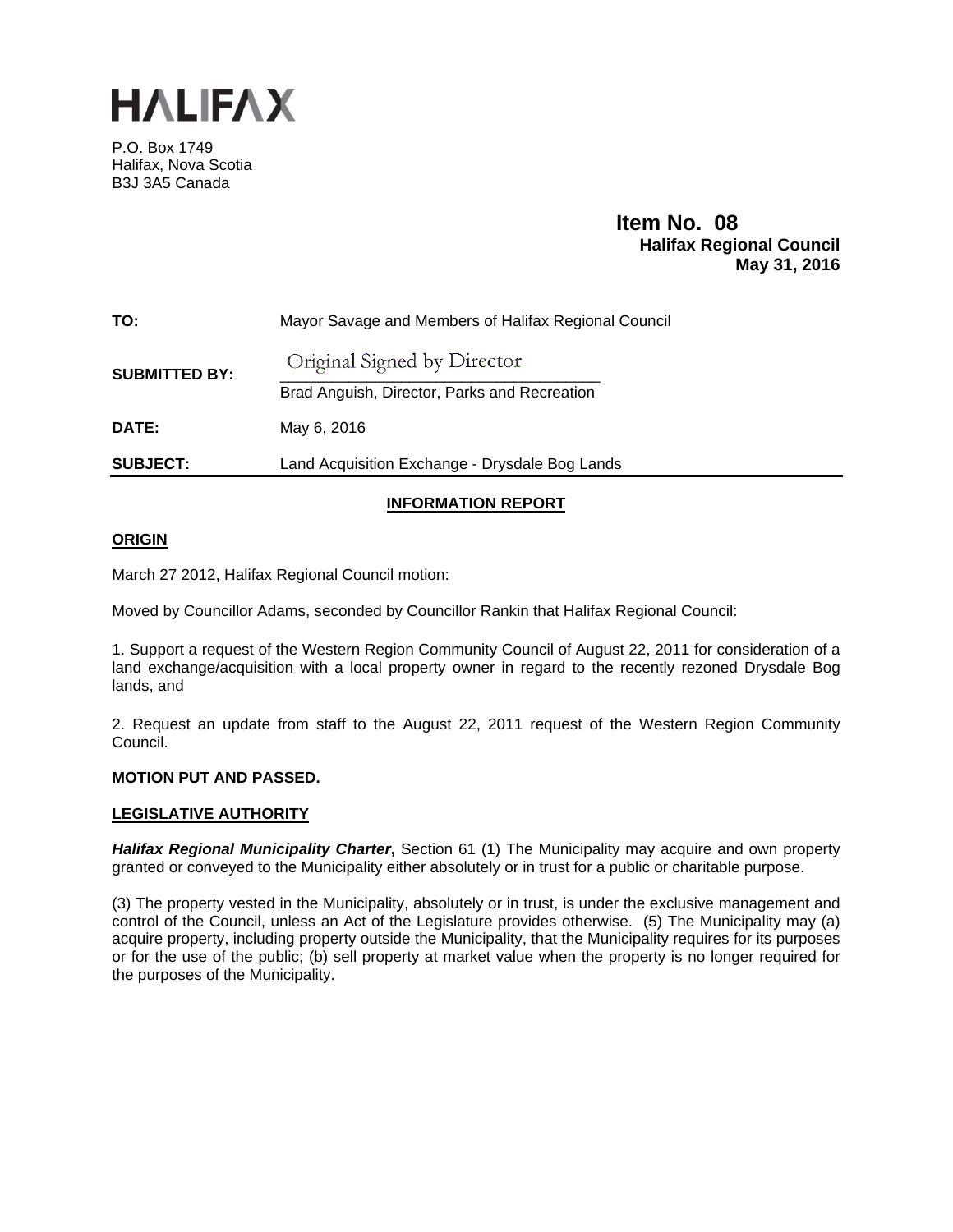# **BACKGROUND**

Drysdale Bog is a wetland located along the Prospect Road in the Community of Goodwood (Attachment 1). The lands housing the bog were the subject of a community debate in 2006. The owner of most of the properties over which the wetland is located was assembling lands for a proposed industrial park. The property owner was seeking an easement over municipal lands to create the necessary second access required for development under the land use by-law. The land owner was proposing an access 'loop' road off the Prospect Road over his lands that would connect to Evergreen Place. This proposal involved crossing over a strip of HRM land at two locations. The HRM strip connects lands of the Western Commons north of Drysdale Bog to lands around Big Indian Lake.

The community was concerned that:

- 1) more industrial uses would be located in Goodwood, which was already a mix of industrial and residential homes;
- 2) a potential asphalt plant in the development would produce noxious fumes and noise in a community which already hosted the municipal composting facility at Evergreen Road and waste resource site at Otter Lake; and
- 3) there would be deleterious impact upon Drysdale Bog which flows both into the Western Common Wilderness Common Park, the Terrance Bay Provincial Wilderness Area through Peter's Lake, and ground water for local wells.

In 2006, Regional Council outlined conditions for approval of granting the easement. Those conditions were:

- 1) to require assurances from the Minister of Environment that an Environmental Impact Assessment would be required in the event that the planned asphalt plant was to proceed; and
- 2) that there be a transportation study examining the impact of additional traffic on the Prospect Road.

When the Minister of Environment refused Council's request, the conditions of Council's approval failed and the easement was not granted. Meanwhile, the property owner initiated legal action against HRM. In the course of the legal action, the owner also brought an interim application requesting an order declaring the conditions of Council's approval as invalid and further requesting that HRM be order to grant the easement. The Supreme Court held that the condition was invalid but refused to order HRM to grant the easement.

Subsequently, on October 21, 2008, Regional Council rescinded its motion regarding the easement and requested staff complete a "zoning review and other options to address the situation". Staff outlined the process for the review and consultation in an information report to Regional Council on December 9, 2008 which indicated the process was to culminate with recommendations being presented for Council's consideration upon its completion.

On August 9, 2011, Regional Council held a public hearing to consider rezoning the lands to be in congruence with the surrounding residential area. Regional Council approved a rezoning, bringing the Drysdale Bog lands into the adjacent Planning District 4 Municipal Planning Strategy and zoning them RB-1 (residential). This meant that, as the area is within the Rural Commuter Designation applied by the Regional Plan a proposed residential subdivision of more than eight lots would need to be an Open Space (Conservation) Design Development. This requires subdivisions to account for environmental and cultural features on the property in their design. This is the same policy and regulatory framework that applies to much of the surrounding area.

On August 22, 2011, the previous Western Community Council requested a staff report on the potential consideration of a land exchange with the property owner. Subsequently, on March 27, 2012, Regional Council passed a motion "supporting a request of the Western Region Community Council of August 22, 2011 for consideration of a land exchange/acquisition with a local property owner in regard to the recently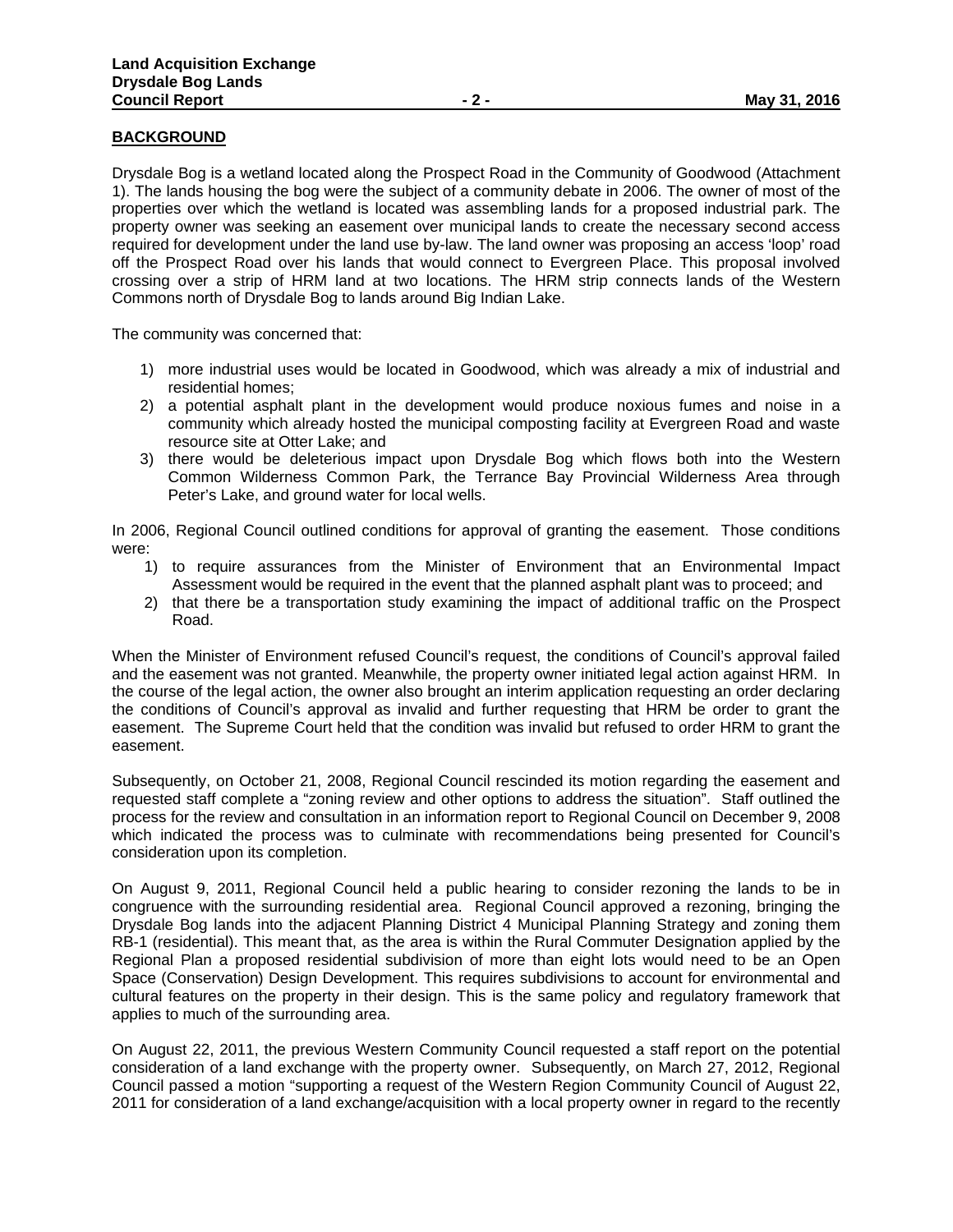rezoned Drysdale Bog lands…". Regional Council also requested an update from staff regarding the potential exchange/acquisition. This report addresses both that request from Regional Council and original similar request by the community council. The update has been provided to Regional Council as the governing body.

Since the case was under litigation, legal staff advised that it would not be advisable to engage in a possible land exchange or purchase of the lands. As a result, staff did not pursue any negotiations with the owner while the file was moving through the court system.

In 2014, the matter subsequently went to trial on the basis that HRM acted in bad faith in imposing the conditions on the granting of the easement. The Supreme Court found that the Municipality had not acted in bad faith and that the costs incurred by the owner were through the normal course of business with knowledge of the associated risk. Further, the Municipality's decision on the matter was made after those costs were incurred. The Supreme Court of Nova Scotia dismissed the owner's claims against the Municipality.

With the completion of the court case, staff is now in a position to respond to Regional Council's request for an update.

#### **DISCUSSION**

At the August 9, 2011 public hearing regarding the rezoning, there were two reasons raised outlining why Regional Council should acquire the lands. The first was to protect the bog, and the second was related to fairness to the land owner whose lands were rezoned.

#### *Protection of the Bog*

The Western Common Plan adopted by Regional Council in 2010 recognizes the importance of Drysdale Bog as a headwater wetland to the Prospect River system which runs through the Western Common. As well, a portion of the lands abut Phases 3 and 4 of the Western Common Regional Park.

However, Regional Council took steps in 2011 to rezone the lands from Industrial to Residential to make them congruent with the surrounding residential community. This change will also help to prevent environmental damage to the bog by possible future adjacent industrial uses. As a wetland, the area has special protection under Municipal and Provincial regulations. Based on the residential development permitted under the zone, the size and configuration of the lands limits the potential impact on the bog. Thus purchasing the lands is not necessary to achieve protection.

Further, if acquisition was necessary to achieve protection, there would be an expectation and requirement that all lands containing wetlands near residential areas would need to be publically owned. Therefore, acquisition of these lands would create a precedent for future requests.

## *Fairness to the Land Owner*

In terms of fairness, the courts found that Council acted within is responsibility and authority to zone lands appropriately and did not act in bad faith or an unfair way. In terms of being responsible for compensation, HRM cannot speculate on the value of lands before or after a zoning change.. Section 270 of the HRM Charter states in part that property is not injuriously affected by adoption or the amending of the municipal planning strategy or land use by-law. Further, Section 61 (5) of the HRM Charter only permits HRM to purchase or acquire lands only when required for a municipal purpose. Lands are not able to be acquired where the purpose is to compensate an owner for a planning change as there would be no municipal or public purpose in acquiring these lands. Overall, Council is not responsible for the return on investment for proposed developments, but rather is concerned with the overall impact to the community, in this case through a zoning change made on behalf of the community.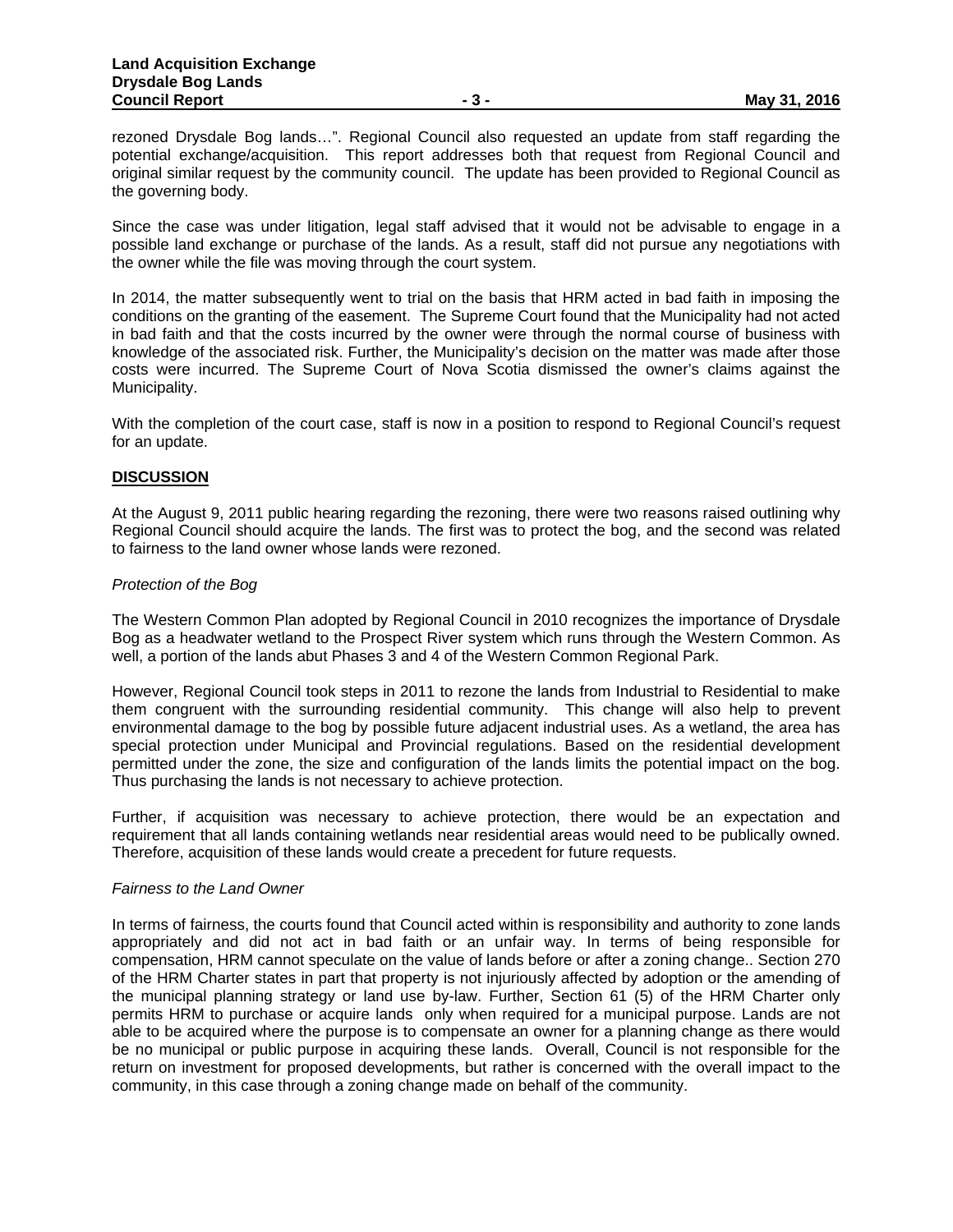# **FINANCIAL IMPLICATIONS**

There are no financial implications associated with this Information Report.

# **COMMUNITY ENGAGEMENT**

No community engagement was undertaken in preparation of this report.

## **ATTACHMENTS**

Attachment 1: Map of Subject Lands

A copy of this report can be obtained online at http://www.halifax.ca/council/agendasc/cagenda.php then choose the appropriate meeting date, or by contacting the Office of the Municipal Clerk at 902.490.4210, or Fax 902.490.4208.

Report Prepared by: Peter Bigelow, Manager of Policy & Planning, Parks and Recreation